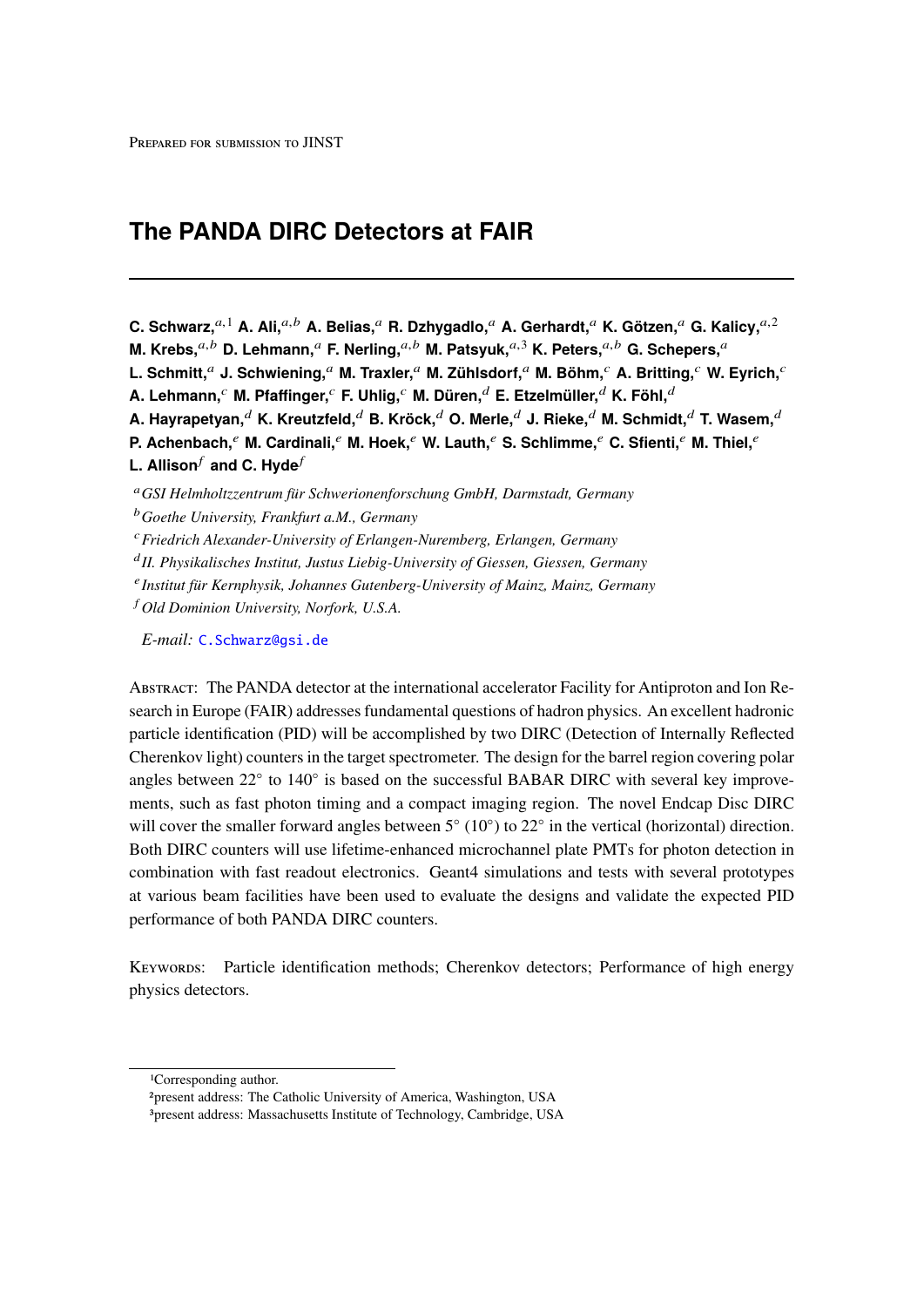#### **Contents**

| 1 Particle Identification of PANDA |               |
|------------------------------------|---------------|
| 2 Barrel DIRC                      | $\mathcal{P}$ |
| 3 Endcap Disc DIRC                 | Δ             |
| 4 Conclusion                       |               |

#### <span id="page-1-0"></span>1 Particle Identification of PANDA

The PANDA experiment  $[1]$  will be one of the four flagship experiments at the new international accelerator complex FAIR (Facility for Antiproton and Ion Research) in Darmstadt, Germany. PANDA will perform unique experiments using the high-quality antiproton beam with momenta in the range of 1.5 GeV/ $c$  to 15 GeV/ $c$ , stored in the HESR (High Energy Storage Ring) to explore fundamental questions of hadron physics in the charmed and multi-strange hadron sector and deliver decisive contributions to the open questions of QCD [\[2\]](#page-6-1). The cooled antiproton beam colliding with a fixed proton or nuclear target will allow hadron production and formation experiments. Two complementary operating modes are planned, named high luminosity and high resolution. The high luminosity mode with a momentum resolution of  $\Delta p/p = 10^{-4}$  and stochastic cooling will have a luminosity of  $2 \cdot 10^{32}$  *cm*<sup>−2</sup>s<sup>−1</sup>. For the high resolution mode  $\Delta p/p = 4 \cdot 10^{-5}$  will be achieved with electron cooling for momenta up to  $p = 8.9$  GeV/c. The cycle-averaged luminosity is expected to



<span id="page-1-1"></span>**Figure 1.** Intensity of kaons from *J*/ $\psi \to K^+K^-\gamma$  from simulated antiproton proton annihilations at  $\sqrt{6} = 3.1 \text{ GeV}/a$  as function of polar angle *0* and momentum p. The ten and better rectangles denotes  $\sqrt{s}$  = 3.1 GeV/*c* as function of polar angle  $\theta$  and momentum p. The top and bottom rectangles denote the acceptance of the Barrel DIRC and the Endcap Disc DIRC, respectively.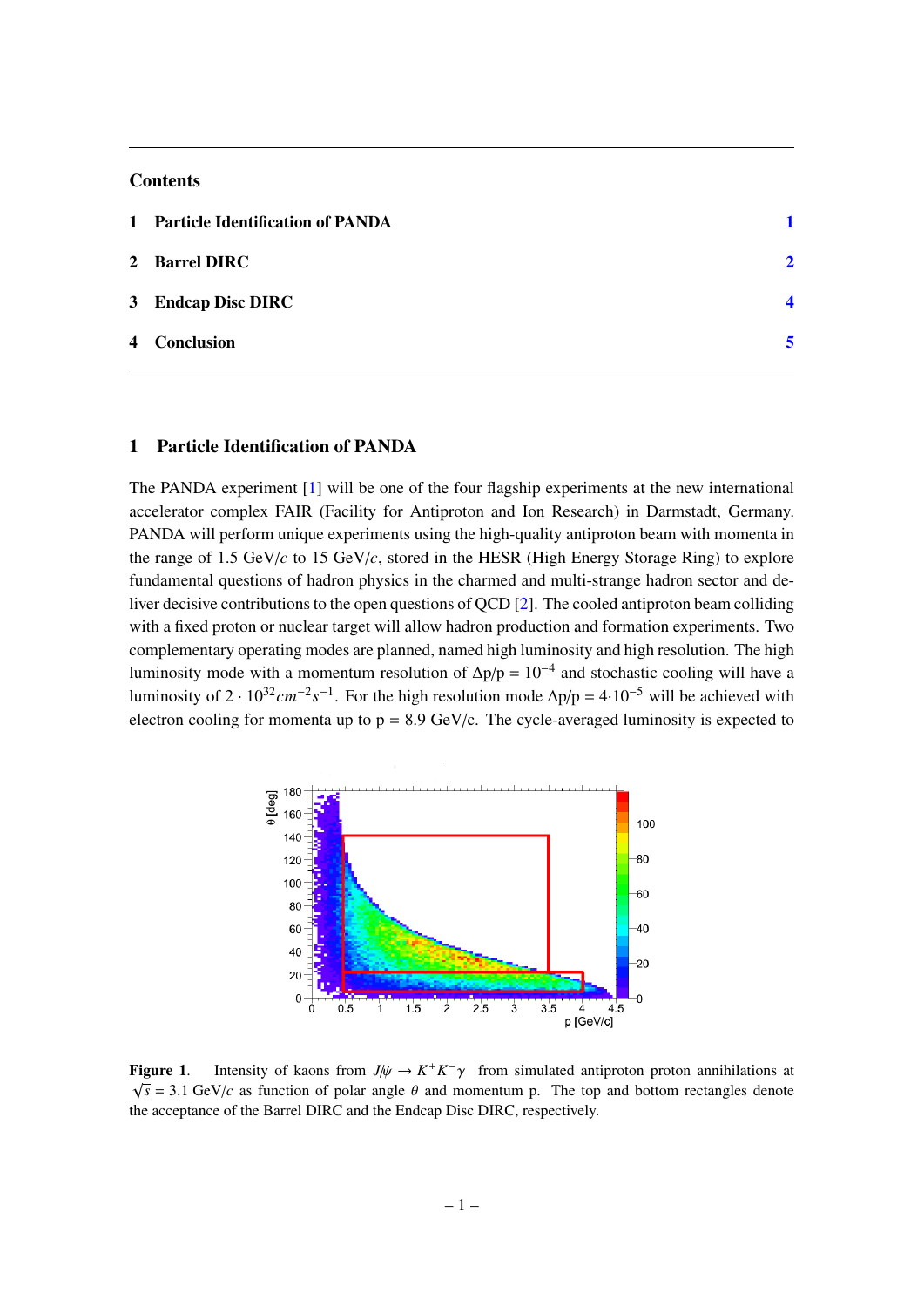

<span id="page-2-1"></span>Figure 2. Left: Schematic of the Barrel DIRC baseline design. Only one half of the detector is shown. Right: Geant simulation of the baseline geometry of the PANDA Barrel DIRC. The colored histogram shows the accumulated hit pattern from 1000  $K^+$  at 3.5 GeV/ $c$  momentum and 55 $\degree$  polar angle.

be 10<sup>31</sup> cm<sup>-2</sup>s<sup>-1</sup>. Excellent Particle Identification (PID) is crucial to the success of the PANDA physics program. The PID system comprises a range of detectors using different technologies. Dedicated PID devices, such as several Time-of-Flight and Cherenkov counters and a Muon detection system, are combined with PID information delivered by the Micro Vertex Detector and the Straw Tube Tracker as well as by the Electromagnetic Calorimeter. The DIRC concept was introduced and successfully used by the BaBar experiment [\[3,](#page-6-2) [4\]](#page-6-3) where it provided excellent  $\pi/K$ separation up to 4.2 GeV/*c* and proved to be robust and easy to operate. The PANDA Barrel DIRC, modeled after the BaBar DIRC, will surround the interaction point at a distance of about 50 cm and cover the central region of polar angles  $22° < \theta < 140°$  while the novel Endcap Disc DIRC will cover the smaller forward angles,  $5° < \theta < 22°$  and  $10° < \theta < 22°$  in the vertical and hor-<br>interacted direction recreatively. As shown in Fig. 1 the Bernal DIPC peeds to separate piece from izontal direction, respectively. As shown in Fig. [1](#page-1-1) the Barrel DIRC needs to separate pions from kaons for momenta up to 3.5 GeV/*<sup>c</sup>* with a separation power of at least 3 standard deviations (s.d.) while the Endcap Disc DIRC aims for a PID up to particle momenta of 4 GeV/*c* with at least 4 s.d. separation.

### <span id="page-2-0"></span>2 Barrel DIRC

Since the space limits for the PANDA Barrel DIRC are tight, several design modifications were required compared to the BaBar DIRC. Due to the optical and mechanical specifications the fabrication of the radiator bars remains one of the dominant cost drivers for DIRC counters. A significant cost reduction is only possible if fewer pieces have to be polished. Detailed physical simulation studies demonstrated that reducing the number of bars per bar box from 5 (32 mm width) to 3 (53 mm width) does not affect the PID performance since the lens system is able to correct for the increase in bar size. The overall design of the PANDA experiment required that the large water tank used by the BaBar DIRC is replaced by a compact expansion volume (EV), placed inside the detector. Fused silica as material and separated smaller units as expansion volume were already favored by the SuperB FDIRC [\[5\]](#page-6-4) and the Belle II TOP [\[6\]](#page-6-5). The baseline design of the PANDA Barrel DIRC detector [\[7\]](#page-6-6) is shown in Fig. [2](#page-2-1) (left). Sixteen optically isolated sectors, each compris-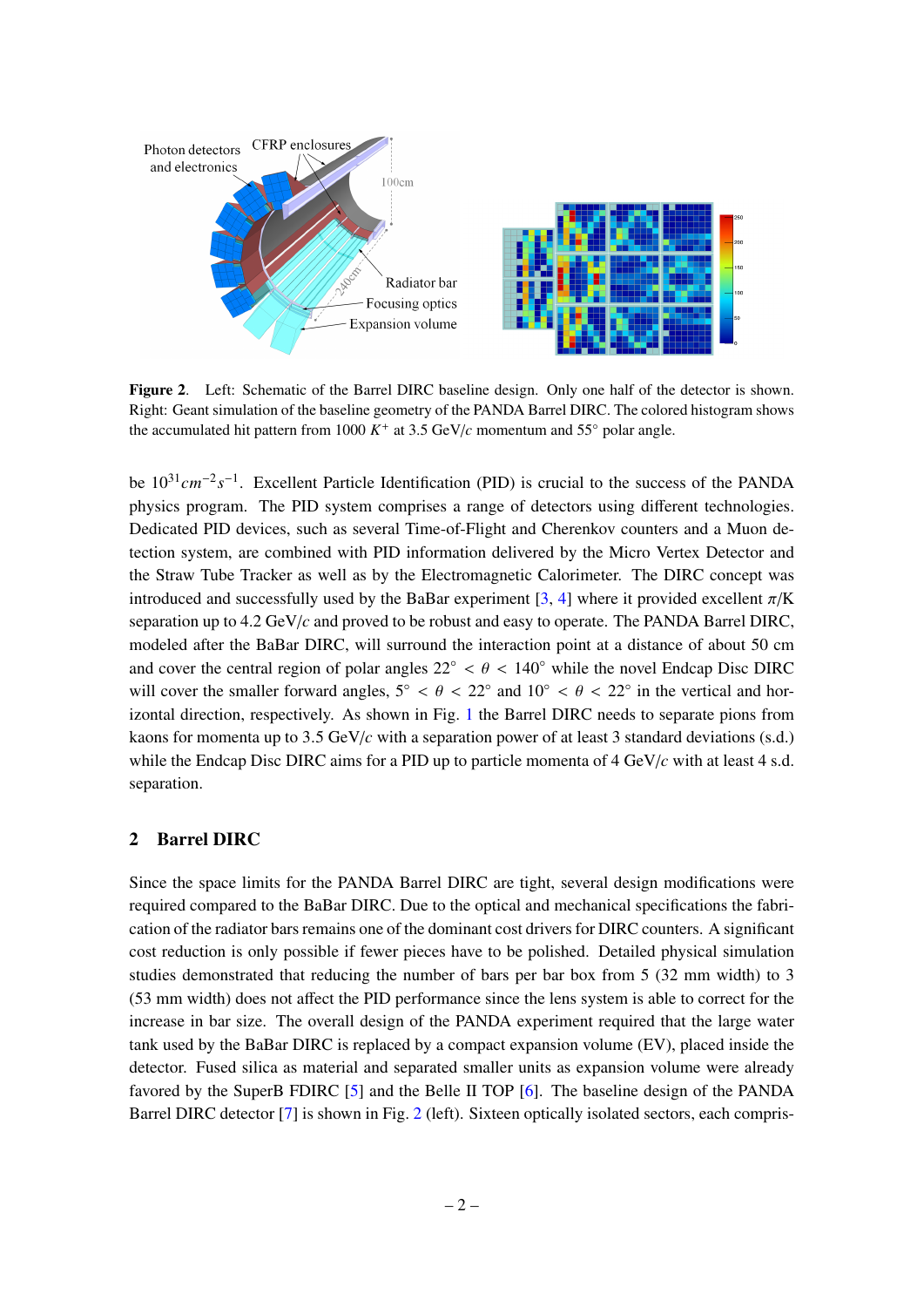

<span id="page-3-0"></span>Figure 3. Photon yield (left) and SPR (right) as a function of the track polar angle for the narrow bar and the 3-layer spherical lens for tagged protons at 7 GeV/*c* beam momentum in data (black) and Geant simulation (red). The error bars correspond to the RMS of the distribution in each bin. The use of lower-quality, older sensors affected predominantly the angles around 90° (left and right).

ing a bar box and a solid fused silica prism, surround the beam line in a 16-sided polygonal barrel with a radius of 476 mm and cover the polar angle range of  $22° < \theta < 140°$ . Each bar box contains three here of 17 mm thielmess 52 mm width and 2400 mm langth placed side by side concreted three bars of 17 mm thickness, 53 mm width, and 2400 mm length, placed side-by-side, separated by a small air gap. A flat mirror is attached to the forward end of each bar to reflect photons towards the read-out end, where they are focused by a 3-component spherical compound lens on the back of a 30 cm-deep solid prism, made of synthetic fused silica. The location and arrival time of the photons are measured by an array of 11 lifetime-enhanced Microchannel Plate PhotoMultiplier Tubes (MCP-PMTs) [\[8\]](#page-6-7) with a spatial and timing precision of about 2 mm and 100 ps, respectively. The MCP-PMTs are read out by an updated version of the HADES trigger and readout board (TRB) [\[9\]](#page-6-8) in combination with a front-end amplification and discrimination card mounted directly on the MCP-PMTs [\[10\]](#page-6-9). A detailed physical simulation of the PANDA Barrel DIRC was developed in Geant4 [\[11\]](#page-6-10) and an accumulated hit pattern from these simulations is shown in Fig. [2](#page-2-1) (right).

The goal of the test beam campaign at the CERN PS in 2015 and 2016 was the validation of the PID performance of the baseline design and of the wide plate. The prototype comprised the essential elements of one PANDA Barrel DIRC sector: A narrow fused silica bar (17.1  $\times$  35.9  $\times$ 1200.0 mm<sup>3</sup>) or a wide fused silica plate (17.1  $\times$  174.8  $\times$  1224.9 mm<sup>3</sup>), coupled on one end to a flat mirror, on the other end to a focusing lens, and the fused silica prism as EV (with a depth of 300 mm and a top angle of 45°). A very fast time-of-flight (TOF) system [\[12\]](#page-6-11), positioned directly in the beam, was used for  $\pi/p$  tagging. The reconstructed photon yield as a function of the track polar angle is shown in Fig. [3](#page-3-0) (left) for the configuration with the narrow bar radiator and the 3 layer spherical lens. The number of Cherenkov photons from the beam data (black) ranges from 12 to 80 and is in agreement with simulations (red). The single photon Cherenkov angle resolution for the same data set is shown in Fig. [3](#page-3-0) (right). The beam data and simulation are consistent within the RMS of the distributions for the forward and backward angles. Most of the data were taken with the beam momentum of 7 GeV/*c*. The  $\pi/p$  Cherenkov angle difference at this momentum (8.1 mrad) is close to the  $\pi/K$  Cherenkov angle difference at 3.5 GeV/*c* (8.5 mrad). The design with the narrow bar and the spherical lens is found to meet or exceed the PID requirements for PANDA. It is robust against timing deterioration and delivers excellent  $\pi/K$  separation for the imaging reconstruction methods.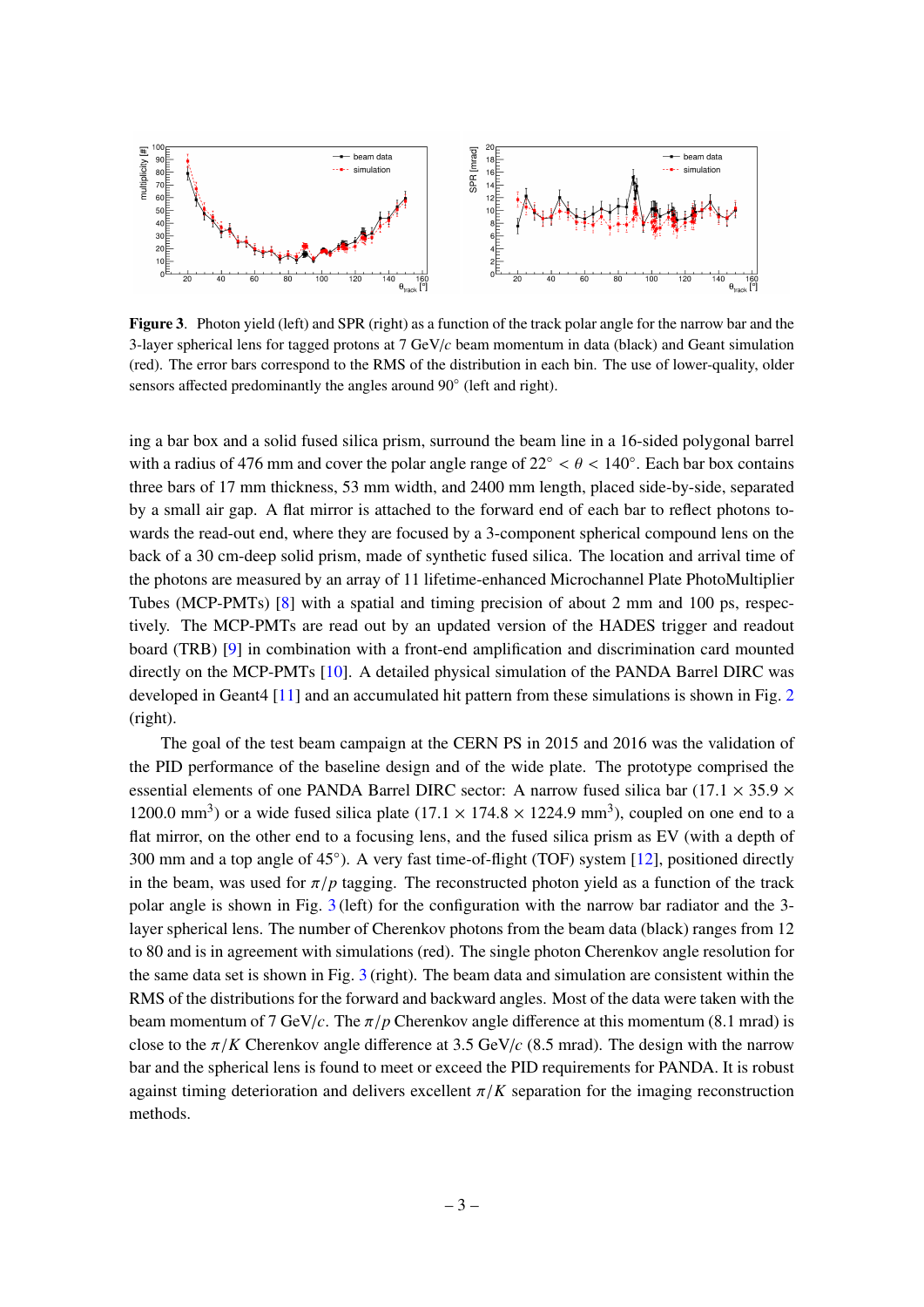The prototype tests demonstrated that the figures of merit and the  $\pi/K$  separation power of the geometry based on narrow bars exceeded the PANDA PID requirements for the entire pion and kaon phase space. After improving several key aspects of the prototype configuration in 2016, the observed  $\pi$ /p separation power for the wide plate is  $2.8^{+0.4}_{-0.2}$  standard deviations (s.d.) without focusing. With the 2 layer evindrical lans the  $\pi$ /p separation is 3 1<sup>+0.1</sup> s.d. in good agreement focusing. With the 2-layer cylindrical lens the  $\pi/p$  separation is 3.1<sup>+0.1</sup> s.d., in good agreement<br>with the prototype simulation, which prodicts a 3.<sup>2+0.1</sup> s.d. separation value. However, the design with the prototype simulation, which predicts a  $3.3^{+0.1}_{-0.1}$  s.d. separation value. However, the design<br>with parrow hars provides a larger margin for error and can be expected to perform significantly with narrow bars provides a larger margin for error and can be expected to perform significantly better.

#### <span id="page-4-0"></span>3 Endcap Disc DIRC

The forward region of the target spectrometer will be equipped with a Endcap Disc DIRC and it will be the first time that this type of detector will be used in a high-performance  $4\pi$  experiment [\[13\]](#page-6-12). The detector will be divided into four independent quadrants which form a disc with a diameter of about 2 m and an active area of roughly  $3.5 \text{ m}^2$ . Each quadrant consists of one 2 cm thick radiator with 27 Read-Out Modules (ROMs) attached to its outer sides (see Fig. [4\)](#page-4-1). One ROM combines three Focusing Elements (FEL) with one MCP-PMT and the corresponding readout electronics. Current MCP-PMT options have a segmented anode of  $6 \times 128$  pixels (Hamamatsu) or  $3 \times 100$ pixels (Photonis). The curved side of the FEL is coated with a reflective aluminum surface and optimized to match the position resolution of the MCP-PMTs. An optical longpass or bandpass filter is foreseen to reduce the chromatic error and to limit the number of photons for a longer lifetime of the photocathode of the MCP-PMT. For every charged track crossing 2 cm fused silica 22 detected photons are expected within a wavelength range of 365 − 400*nm*. The ToFPET ASIC [\[14\]](#page-6-13) is foreseen for the readout of the MCP-PMTs . Geant4 simulation results [\[11\]](#page-6-10) of the expected



<span id="page-4-1"></span>Figure 4. Schematics: A charged particle traverses the radiator plate and emits Cherenkov photons (violet lines) at certain angles. Most of them undergo total internal reflection and are thus trapped inside the plate. ROM side view: The photons are guided by a rectangular bar (prism) and focused by a focussing element (FEL) with a cylindrical mirror. They are registered by an MCP-PMT that measures the position of the photon within a wavelength range that is defined by a filter. Quadrant, top view and ROM, top view: The azimuthal angle is determined from the position of the prism where the photon is registered.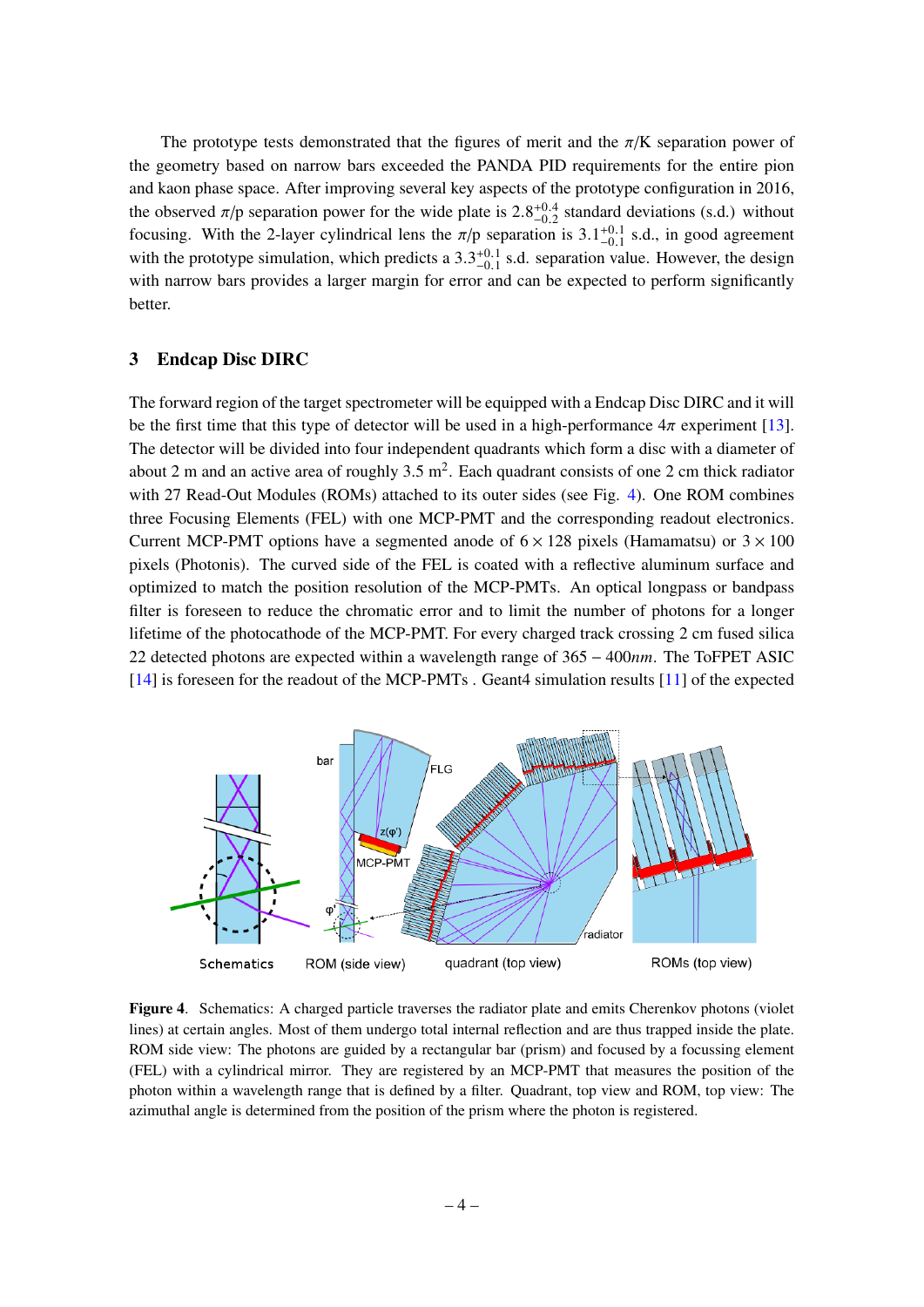

<span id="page-5-1"></span>Figure 5. Left:Pion/kaon separation computed from the distribution of reconstructed Cherenkov angles for a ROM consisting of a 2" tube with 0.5 mm pixel width. Right: Comparison of data and Monte-Carlo of the single-photon resolutions at 10 GeV/*c* beam momentum.

separation power are shown in Fig. [5.](#page-5-1) The goal of a PID with at least 4 s.d. separation up to particle momenta of 4 GeV/c is achievable for polar angles up to 16°. For larger angles, the charged track is too close to the rim of the disc deteriorating the angular resolution. A larger disc could remedy this effect, but would not fit into the PANDA detector due to spatial requirements. A prototype test was done at the T9 beam line of PS East Area at CERN in 2015 together with the Barrel DIRC. The polished radiator was a  $500 \times 500 \times 20$  mm<sup>3</sup> plate made of NIFS-S by Nikon. The optical system was completed by three FEL/prism pairs which had been coupled to the radiator. A figure of merit for the performance of the Endcap Disc DIRC is the single photon resolution which can be measured with a single FEL. Fig. [5](#page-5-1) shows the accumulated photon hits for a fixed angle of the hadron beam with respect to the DIRC radiator at 10 GeV/*c*. The x-axis represents the channel or strip numbers of the MCP-PMT anode. One channel corresponds to 3.5 mrad. The beam test demonstrated the good agreement of the simulation with the experimental data.

## <span id="page-5-0"></span>4 Conclusion

The beam test with the PANDA Barrel DIRC prototype at CERN in 2015 and 2016 successfully validated the PID performance of both radiator geometries, the narrow bar with the spherical lens, and the wide plate with the cylindrical lens. The PANDA Barrel DIRC design with narrow bars provides a larger margin for error and can be expected to perform significantly better during the first PANDA physics run due to the dependence of the wide plate geometry on excellent timing. Due to these key performance advantages, the geometry with the narrow bars and the 3-layer spherical lens was selected as the baseline design for the PANDA Barrel DIRC. After initial tests of component prototypes (optics, photon detectors, readout) of the Endcap Disc DIRC in the lab demonstrated the expected performance, a large system prototype was used in 2015 at the T9 beam line at CERN to measure the single photon resolution. The radiator and FELs were made of high quality fused silica, with a design and quality comparable to the final one. The reconstruction of Cherenkov photons and the single photon resolution of the prototype agree well with Monte Carlo expectations.